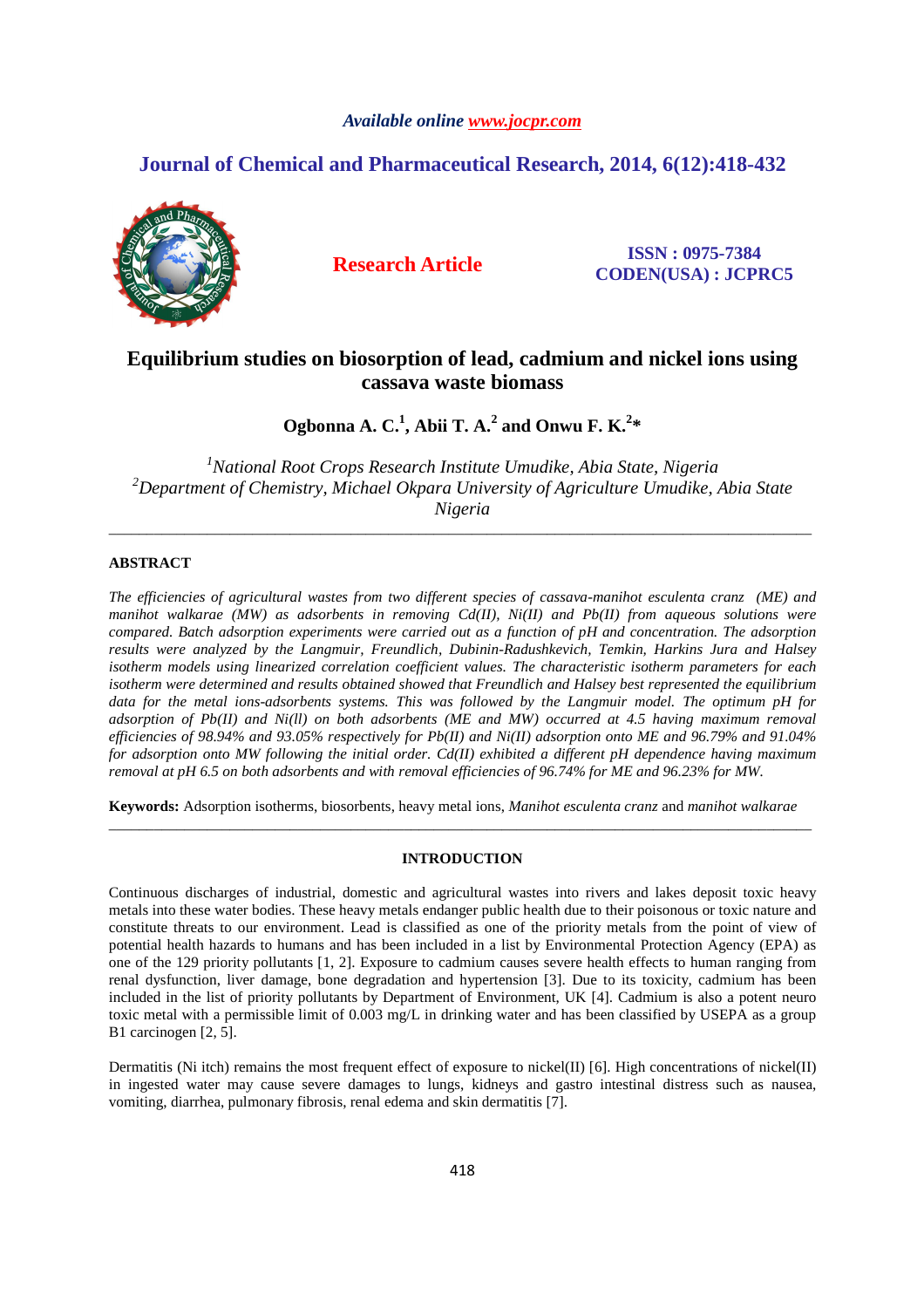The removal of these metal ions from water bodies constitutes big problem due to their trace quantities and formation of complexes with natural organic matter [8]. Strict regulations on the discharge of toxic metals particularly in highly industrial nations make it imperative to develop various technologies for the removal of pollutants from industrial effluents. Different technologies and processes are currently in use and include: Membrane processes [9, 10], Advanced oxidation processes [11, 12], Biological treatments [13, 14], Chemical and Electrical techniques [13, 15] and Adsorption Processes [16-18].

*\_\_\_\_\_\_\_\_\_\_\_\_\_\_\_\_\_\_\_\_\_\_\_\_\_\_\_\_\_\_\_\_\_\_\_\_\_\_\_\_\_\_\_\_\_\_\_\_\_\_\_\_\_\_\_\_\_\_\_\_\_\_\_\_\_\_\_\_\_\_\_\_\_\_\_\_\_\_*

However, problems with some of the aforementioned techniques such as high cost of equipment, ineffective and inefficient metal removal particularly when low concentrations of the metal ions are involved, make it necessary to develop easily available, inexpensive and effective alternatives for wastewater treatment. Biosorption, which involves use of biological materials, both living as well as dead (metabolically inactive) biomass to sequester metal ions from solutions, has offered an effective, eco-friendly and a competitive alternative to the conventional techniques for heavy metal removal from solutions. It has been found that various functional groups present on the surface of the cell wall of the biomass confer on them certain forces of attractions that adsorb the metal ions onto the surface of the biosorbent. A number of materials derived from plants and animals have been employed for metal removal and these include: Sago waste[19], Black tea leaves [20], *Shorea dasyphylla* sawdust [21], waste acorn of *Quercus ithaburensis* [22], husk of Bengal gram (*Cicer arientinum*) [23] Rice husk [6, 24], chitosan [25-27], seaweed [28], pseudomonas sp.[29, 30], algae[31-33], fungus[34] and yeast[35, 36].

Cassava wastes are being evaluated as possible substrates (materials) for adsorption of metal ions from solutions in this study because they are produced in large quantities. Our goal in the present study is to compare the efficiencies of agricultural wastes from two species of cassava viz. *manihot esculenta cranz* and *manihot walkarae* in removing lead, nickel and cadmium ions from aqueous solutions. Experimental conditions such as pH and metal ion concentration, which affect biosorption process, were investigated and the equilibrium adsorption data evaluated using different isotherm models.

# **EXPERIMENTAL SECTION**

### **Preparation of the adsorbents**

The adsorbents, *Manihot esculenta cranz* and *manihot walkarae cassava* were collected from a cassava experimental site at National Root Crops Research Institute, Umudike Abia State, Nigeria. Their peels were washed extensively in running tap water to remove dirt and other particulate matter. They were subjected to further washing with distilled water repeatedly. Subsequently, the peels were air-dried and later oven-dried for 12 hours at a temperature of 90  $^{\circ}$ C. The dried samples were crushed using grinding mill fitted with sieves to obtain a particle size of 500 um. The samples were labelled and stored in tight plastic containers and kept for the adsorption analysis.

100 g of each of the sample size of the two species of the cassava were soaked in excess of 0.5 M HNO<sub>3</sub> solution in a beaker, stirred for 30 min at a temperature of  $30^0C$  and then left undisturbed for 24 h. They were then filtered through a whatman filter paper and rinsed severally with deionised water until a pH 7 was obtained. The adsorbents were finally air-dried. The treatment with acid opens up the pores of the adsorbent samples in preparation for the adsorption analysis and to destroy any debris or soluble biomolecules that might interfere with the metal ions during the adsorption process.

## **Adsorbates Preparation**

Stock solutions of 1000 mg/L of each of the metal ions, cadmium, lead and nickel were prepared from their salts,  $CdSO<sub>4</sub>.8H<sub>2</sub>O$ ,  $(CH<sub>3</sub>COO)<sub>2</sub>Pb.3H<sub>2</sub>O$  and  $NiSO<sub>4</sub>.6H<sub>2</sub>O$  respectively. From the stock solutions, different working concentrations ranging from 20 - 100 mg  $L^{-1}$  of each of the metal ions were prepared by serial dilution. The effect of concentration on the adsorption of the metal ions was studied by transferring 50 mL of the different concentrations of the metal ions into different 250 mL conical flasks while maintaining the pH of the solutions at 5.5. Thereafter, 1.0 g of each of the adsorbents (ME and MW) was weighed into the flasks, corked and labeled and agitated in a rotary shaker for 2 h.At the end of the adsorption process, the content of each flask was filtered, centrifuged and the residual metal ion concentrations  $(C_e)$  analyzed. The concentrations of the standards and the test solutions were confirmed using buck scientific Atomic Absorption Spectrophotometer (AAS) model 210. The pH of the adsorbate solutions was kept at 5.5 using pH meter (model: pHS-25). For the study on influence of pH on the adsorption process, a similar procedure was carried out just as in the case of initial metal concentration except that a fixed initial metal ion concentration of 100 mg/L was used and the pH of the solutions adjusted from pH 2.5 to 10.5 using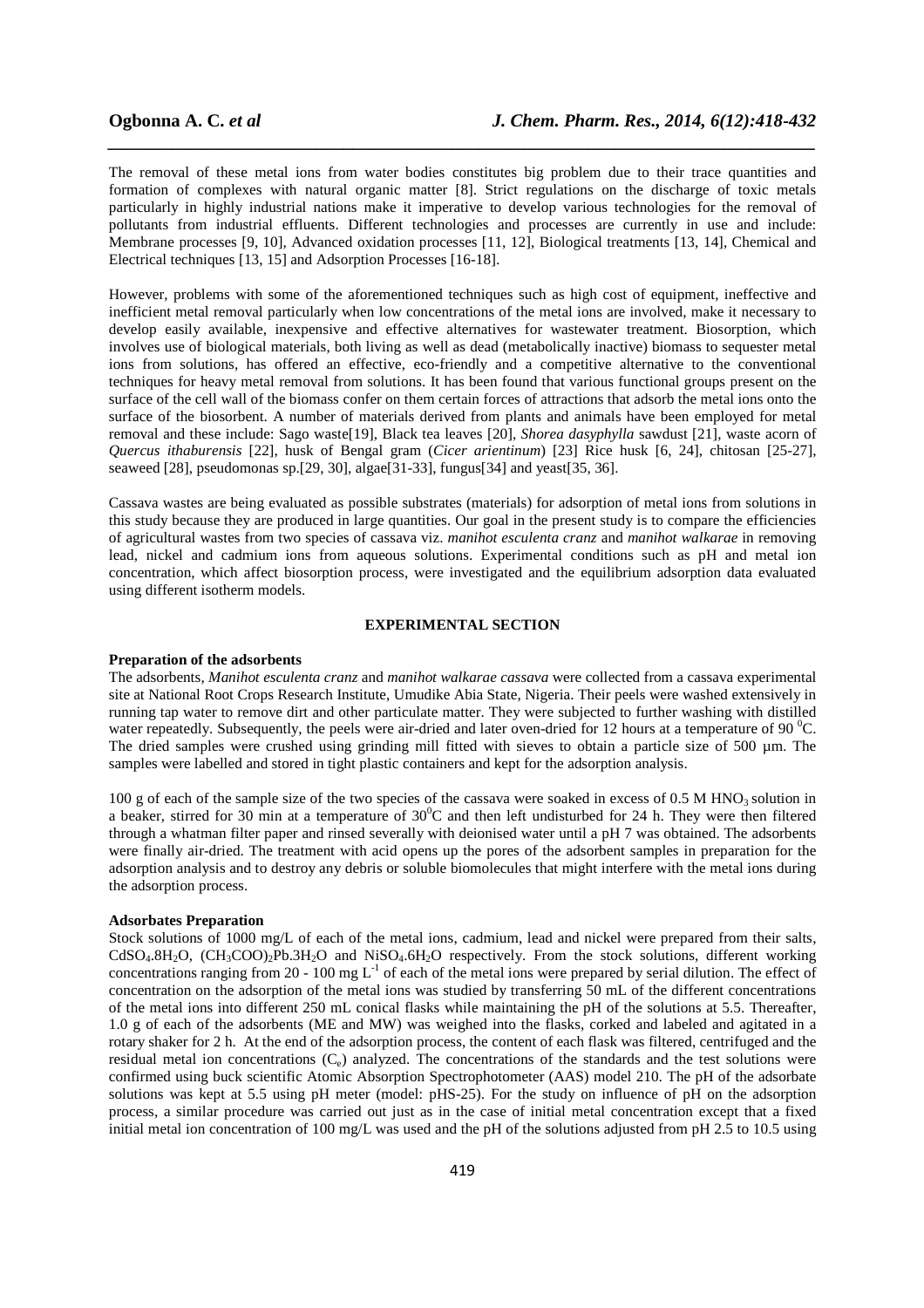either 0.1 M HCl or 0.1 M NaOH solution and at a fixed temperature of  $29^0C$ . The amount of the metal ions adsorbed was calculated by difference. The analysis was carried out in triplicates and mean residual concentrations analyzed. The amount of metal ions adsorbed at equilibrium,  $q_e$  (mg/g) was determined using the mass balance equation (1).

*\_\_\_\_\_\_\_\_\_\_\_\_\_\_\_\_\_\_\_\_\_\_\_\_\_\_\_\_\_\_\_\_\_\_\_\_\_\_\_\_\_\_\_\_\_\_\_\_\_\_\_\_\_\_\_\_\_\_\_\_\_\_\_\_\_\_\_\_\_\_\_\_\_\_\_\_\_\_*

$$
q_e = \frac{C_0 - C_e}{m} \times V \tag{1}
$$

The percentage of metal ions adsorbed (% R) was also computed using the expression:

Percent adsorption: % 
$$
R = \frac{C_0 - C_e}{100} \times 100
$$
 (2)

where  $C<sub>o</sub>$  and  $C<sub>e</sub>$  are the initial and equilibrium concentrations (mg/L), *V* is the volume of solution (L) and *m* the dry weight of the adsorbents (g).

#### **RESULTS AND DISCUSSION**

### **Effect of pH**

The amount of lead, nickel and cadmium ions adsorbed onto the adsorbents at various pH values are shown in Figs.1 and 2. The pH of an aqueous solution is a vital parameter that affects both the availability of metal ions in solution as well as the number of binding sites on the adsorbent [37, 38]. This means that the dependence of heavy metal adsorption on pH is linked to both the metal solution chemistry and the ionization state of the functional groups of the adsorbent which will in turn affect the availability of the active binding sites. The biosorption capacity increased with increasing pH and optimum pH for removal of  $Pb^{2+}$  and  $Ni^{2+}$  by both adsorbents occurred at pH 4.5 with adsorption capacities of 4.8395 mg/g (96.79%) and 4.5520 mg/g (91.04%) respectively for  $Pb^{2+}$  and  $Ni^{2+}$  removal by MW and 4.9470 mg/g (98.94%) and 4.6525 mg/g (93.05%) for adsorption onto ME. That of  $Cd^{2+}$  removal has optimum removal at a pH 6.5 with values of 4.8115 mg/g (96.23%) for adsorption onto MW and 4.8370 mg/g (96.74%) for adsorption onto ME. The trend of heavy metal removal followed Pb  $>$  Cd  $>$  Ni. The effect of pH on the biosorption capacity can be interpreted by the competition of the hydronium ions  $[H_3O^+]$  and metal ions for binding sites. At low pH values  $( $4.5$ ), the ligands on the cell walls of the adsorbents may have been closely associated with$ the hydroxonium ions leading to a decreased removal efficiency due to the competition of positive metal ions with the hydroxonium ions for the free binding sites, but when the pH is increased, the hydroxonium ions are gradually dissociated and the positively charged metal ions are associated with the free binding sites. Similar findings have been reported by other researchers [39, 40]. The adsorbents generally show a preferred affinity for  $\rm Pb^{2+}$  than for  $Cd^{2+}$  and Ni<sup>2+</sup> at the initial concentration of 100 mg L<sup>-1</sup> used.



**Fig. 1. Effect of pH on the biosorption of the metal ions onto ME (Co: 100 mg/L, biomass conc.: 1.0 g/L, 29 <sup>o</sup>C)**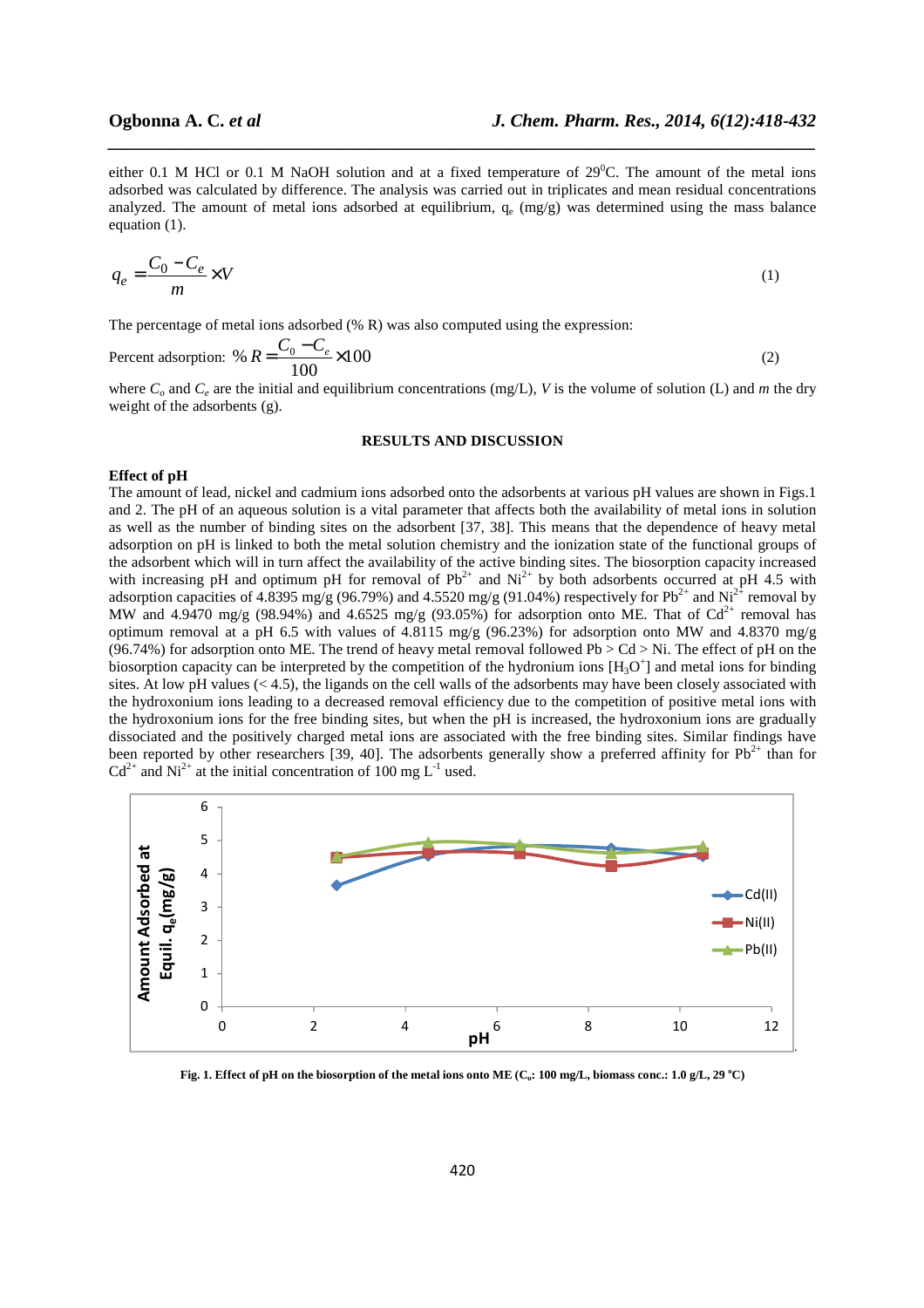

**Fig. 2. Effect of pH on the biosorption of the metal ions onto MW (** $C<sub>o</sub>$ **: 100 mg/L, biomass conc.: 1.0 g/L, 29**  $^{\circ}$ **C)** 



**Fig. 3 Effect of initial metal ion concentration on the percentage metal ion adsorbed onto ME** 

# **Effect of metal ion concentration**

Figures 3 and 4 show the variation of removal efficiencies with initial metal ion concentrations while Figs. 5 and 6 show the variation of the amount of metal ions adsorbed with initial metal ion concentrations. The heavy metal concentrations chosen in our study ranged from 10 mg  $L^{-1}$  to 100 mg  $L^{-1}$  and pH 5.5. For the fixed adsorbent mass of 1.0 g/L used, it was observed that as metal ion concentrations increased from 10 mg/L to 100 mg/L, the removal efficiencies of the adsorbents decreased from  $99.63\%$  to  $99.60\%$  for Pb(II), 97.19% to 96.99 for Cd(II) and 94.00% to 93.52% for Ni(II) in their adsorption onto ME while that of MW decreased from 98.01% to 97.85% for Pb(II), 96.23% to 96.22% for Cd(II) and 91.80% to 91.16% for Ni(II). This result shows that increasing the initial heavy metal concentrations in the solutions decreased the percentage metal removal. It is very pertinent here to observe that a given mass of an adsorbent material has a finite number of adsorption sites, and that as metal concentrations increase, these sites become saturated. This explains that there is a certain metal concentration that should produce the maximum adsorption capacity for a given adsorbent mass, and thereafter, further increase in metal concentration produces no further increase in adsorption because there will be no more adsorption sites available: all sites would have already been occupied. This may have been the possible cause of decrease in percentage of adsorption with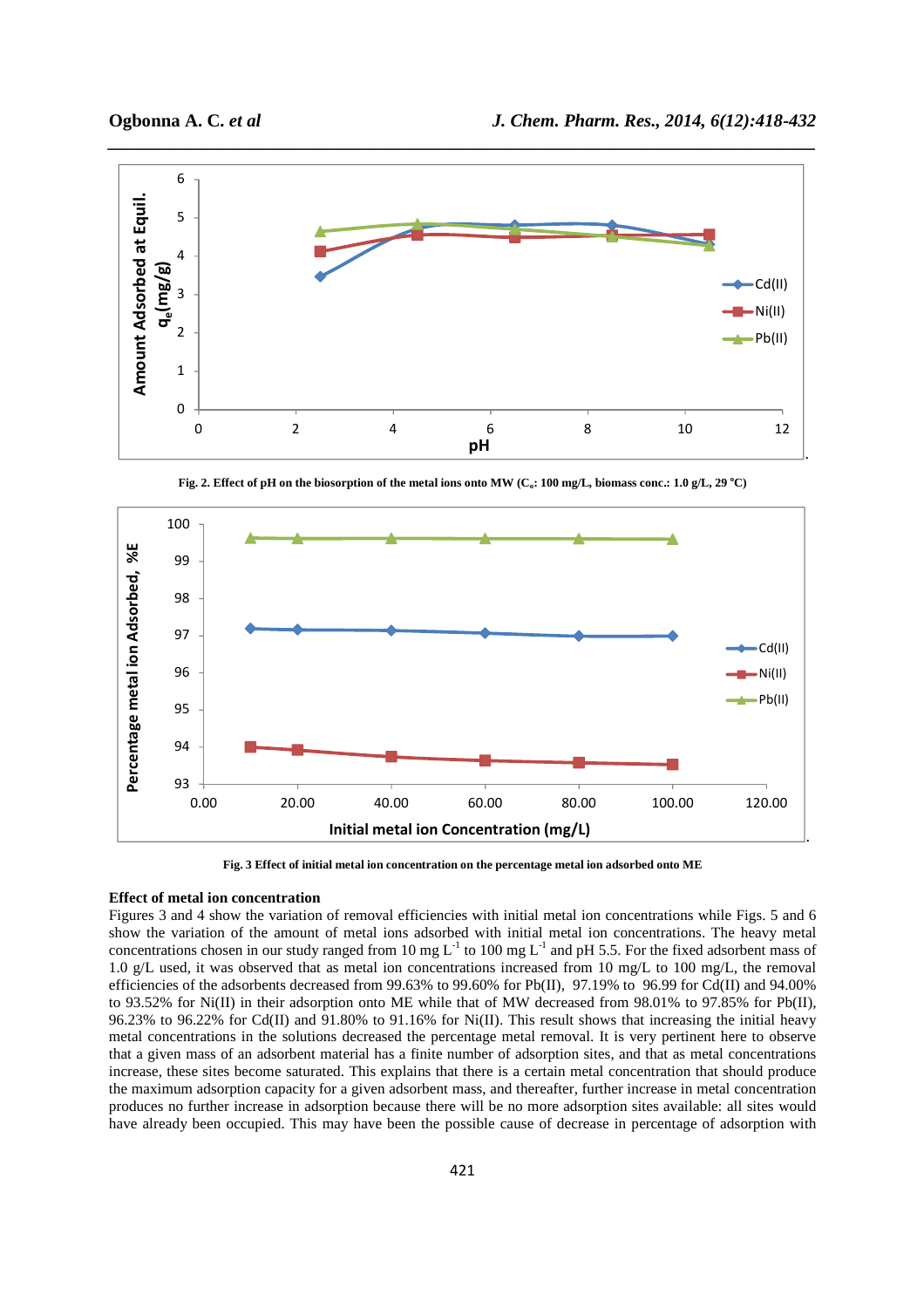increasing metal ion concentrations. It is also observed here that the amount of the metal ions adsorbed increased with increase in initial metal ion concentrations (Figs. 5 and 6). Assessment of level of metal ion removal shows that Pb(II) ions were better adsorbed than Cd(II) and Ni(II) ions on both adsorbents.

*\_\_\_\_\_\_\_\_\_\_\_\_\_\_\_\_\_\_\_\_\_\_\_\_\_\_\_\_\_\_\_\_\_\_\_\_\_\_\_\_\_\_\_\_\_\_\_\_\_\_\_\_\_\_\_\_\_\_\_\_\_\_\_\_\_\_\_\_\_\_\_\_\_\_\_\_\_\_*





**Fig. 4 Effect of initial metal ion concentration on the percentage metal ion adsorbed onto MW**

**Fig. 5 Effect of initial metal ion concentration on the amount adsorbed onto ME** 

# **Adsorption Isotherms**

A clear representation of the dynamic adsorptive separation of solute from solution onto an adsorbent depends upon a good description of the equilibrium separation between the two phases [41]. Equilibrium adsorption isotherms are of great importance in the design of adsorption systems since they show how metal ions are distributed/ or partitioned between the adsorbent and the bulk (liquid) phases at equilibrium as a function of metal ion concentration and at a given temperature.

In order to quantity the amount of metal ions adsorbed by the adsorbents and to determine the mechanism of the adsorption process onto the adsorbents, the experimental data were applied to Langmuir, Freundlich, Dubinin– Radushkevich (D-R), Temkin, Halsey and Harkins–Jura isotherm equations. The constant parameters of the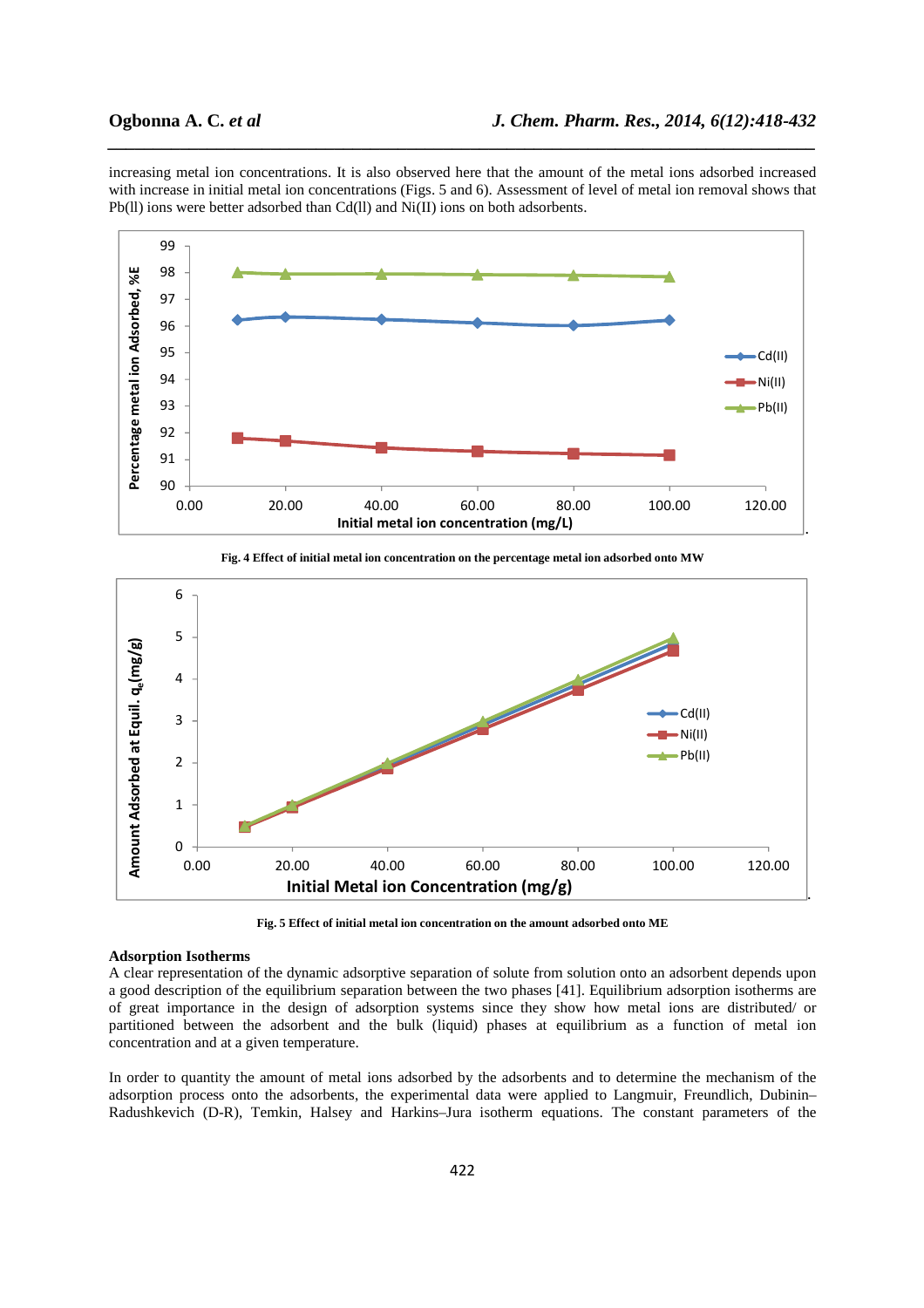

isotherm equations for the adsorption process were calculated by regression using linear form of the isotherm equations.

*\_\_\_\_\_\_\_\_\_\_\_\_\_\_\_\_\_\_\_\_\_\_\_\_\_\_\_\_\_\_\_\_\_\_\_\_\_\_\_\_\_\_\_\_\_\_\_\_\_\_\_\_\_\_\_\_\_\_\_\_\_\_\_\_\_\_\_\_\_\_\_\_\_\_\_\_\_\_*

**Fig. 6 Effect of initial metal ion concentration on the amount adsorbed onto MW** 

# **The Langmuir Isotherm model**

The Langmuir isotherm predicts monolayer coverage of the adsorbates (metal ions) on the active reaction sites of the adsorbent surface and assumes that there is no lateral interaction between the adsorbed molecules. The isotherm is generally expressed as [42]:

$$
\frac{C_e}{q_e} = \frac{1}{q_{\text{max}} K_L} + \frac{C_e}{q_{\text{max}}}
$$
\n(3)

Where  $q_e$  is the adsorption capacity in mg of adsorbate per gram of adsorbent,  $C_e$  is the equilibrium metal ion concentration in solution (mg/L),  $q_{max}$  is the maximum adsorption capacity corresponding to monolayer coverage and  $K_L$  is the Langmuir isotherm constant, which expresses the intensity of the adsorption process. Plots of  $C_e/q_e$  vs  $C_e$  were all linear as shown in Figures 7 and 8 and this shows that the adsorption study follows the Langmuir adsorption isotherm model. The applicability of the Langmuir isotherm indicates good monolayer coverage of the metal ions on the surface of the biomass. The Langmuir parameters,  $q_{max}$  and  $K_L$  were evaluated from the slope and intercept of the linear plots of  $C_e/q_e$  vs  $C_e$  and are presented in Table 1. The Langmuir capacity corresponding to sites saturation, q<sub>max</sub> is used to make a comparison of the efficiencies of the adsorbents under study (i.e., ME and MW) with other adsorbents, which have been employed for the adsorption of these metal ions from aqueous solutions. The  $q_{max}$  values obtained from our results indicate high removal for Pb<sup>2+</sup> followed by Cd<sup>2+</sup> and lastly Ni<sup>2+</sup> for adsorption onto both biosorbents (MW and ME) and generally, ME displayed higher removal efficiency for the heavy metal ions compared to MW. Also, the values of the linear regression coefficient  $(R^2)$  as shown in Table 1 are all greater than 0.950, suggesting a good fitting of the experimental data into the Langmuir isotherm equation.

The essential features of the Langmuir isotherm are expressed in terms of a dimensionless constant, termed separation factor or equilibrium parameter,  $R_L$ , which is used to predict whether an adsorption system is "favorable" or "unfavorable". The separation factor,  $R_{\text{I}}$  is defined as [22]:

$$
R_L = \frac{1}{\left(1 + K_L C_o\right)}\tag{4}
$$

where  $C_0$  is the initial Pb(II), Cd(II) and Ni(II) ions concentration (mg/L) and  $K_L$  is the Langmuir adsorption equilibrium constant  $(L/g)$  which expresses the ratio of the adsorption to the desorption process. The isotherm is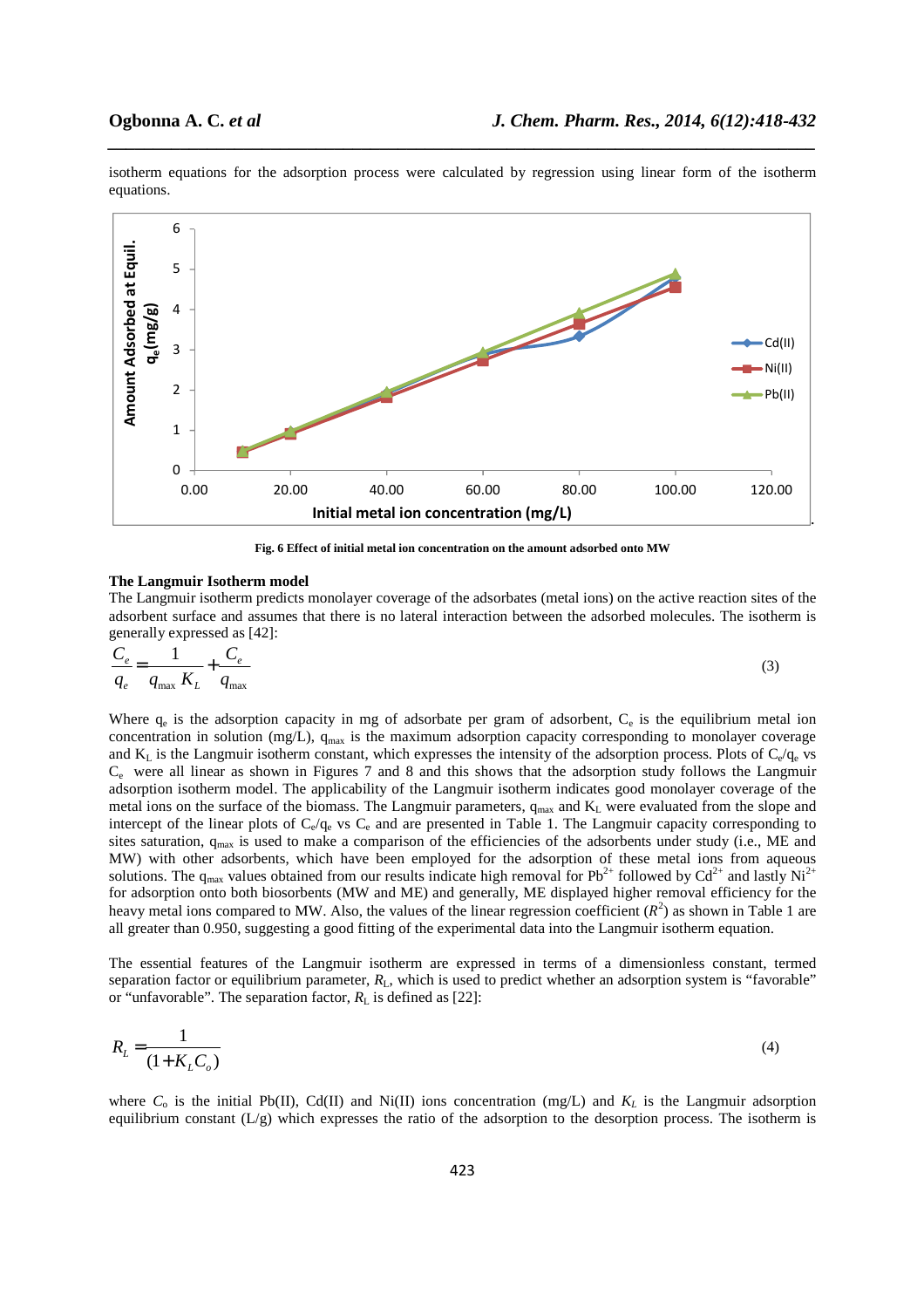described as: unfavorable when  $R_L > 1$ , linear when  $R_L = 1$ , favorable when  $0 < R_L < 1$  and irreversible when  $R_L = 0$ . The  $R_L$  values obtained for the adsorption of the three metal ions by the adsorbents were all less than unity (Table 1) at the initial concentrations studied, indicating that the isotherm was favourable under the conditions of the present study

*\_\_\_\_\_\_\_\_\_\_\_\_\_\_\_\_\_\_\_\_\_\_\_\_\_\_\_\_\_\_\_\_\_\_\_\_\_\_\_\_\_\_\_\_\_\_\_\_\_\_\_\_\_\_\_\_\_\_\_\_\_\_\_\_\_\_\_\_\_\_\_\_\_\_\_\_\_\_*



**Fig. 7. Langmuir isotherm plots for adsorption of the metal ions onto ME** 



**Fig. 8. Langmuir isotherm plots for adsorption of the metal ions onto MW** 

# **Equilibrium Freundlich Isotherm**

The Freundlich model is derived to model the multilayer adsorption, applicable to a highly heterogeneous surface and is represented as [21]:

$$
\ln q_e = \ln k_F + \frac{1}{n} \ln C_e \tag{5}
$$

where  $K_F$  represents maximum adsorption capacity and n is related to the adsorption intensity and both constants were calculated from the intercept and slope of linear plots of  $\ln q_e$  vs  $\ln C_e$  according to equation 5. Figures 9 and 10 are linear Freundlich plots for the adsorption process while the constants and the  $R^2$  values are presented in Table 2. K<sub>F</sub> shows the ease of removal and separation of the heavy metal ions from aqueous solutions. The 'n' values were greater than 1 and less than 10, indicating that the adsorption of the metal ions onto the adsorbents was favourable. The high  $R<sup>2</sup>$  values observed in Table 2 suggest an excellent fitting of experimental data into the Freundlich model.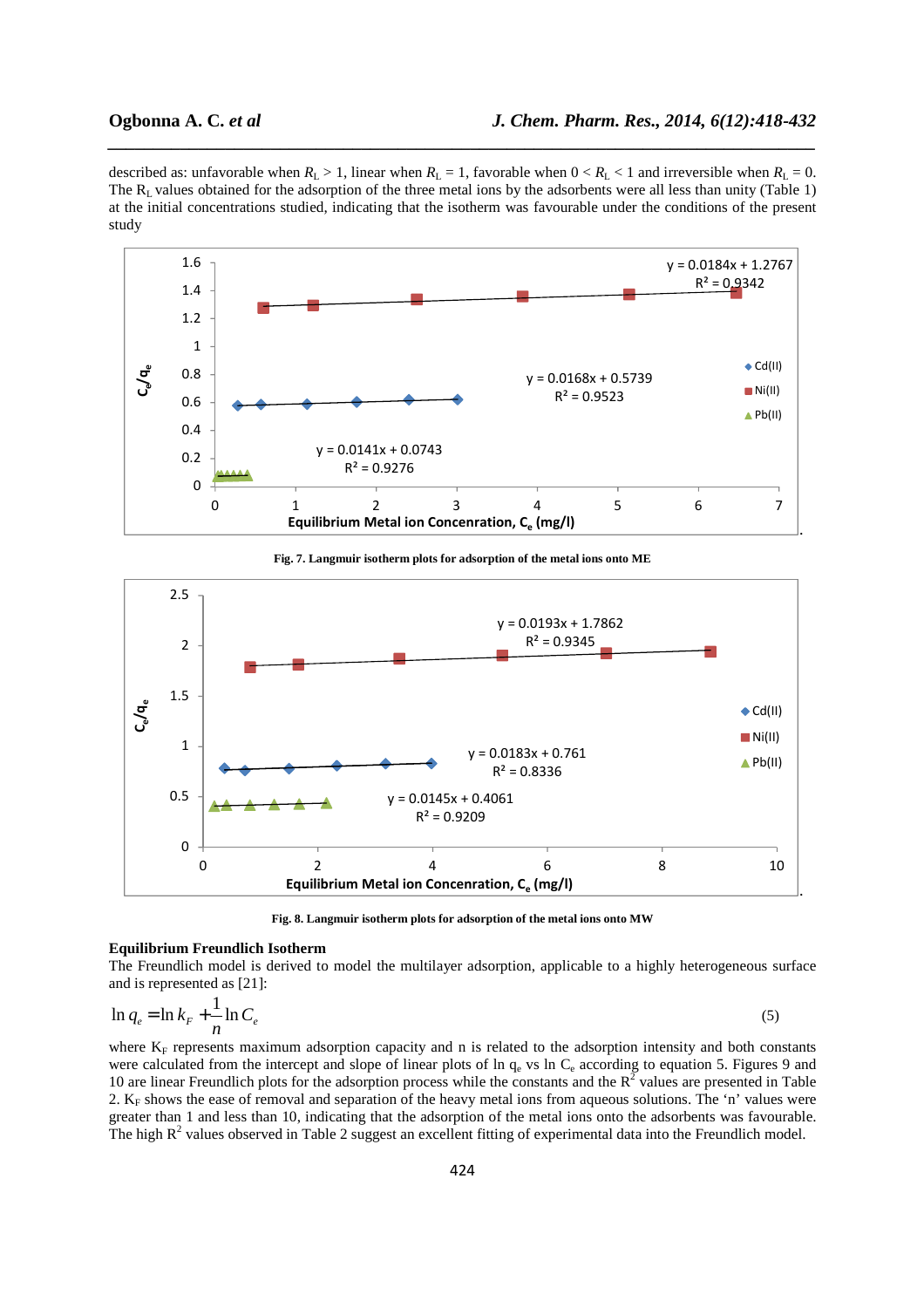| <b>Constants</b>                                               |                                                    | MЕ                                                 |                                                    | <b>MW</b>                                          |                                                    |                                                    |  |
|----------------------------------------------------------------|----------------------------------------------------|----------------------------------------------------|----------------------------------------------------|----------------------------------------------------|----------------------------------------------------|----------------------------------------------------|--|
|                                                                | Cd(II)                                             | Ni(II)                                             | Pb(II)                                             | Cd(II)                                             | Ni(II)                                             | Pb(II)                                             |  |
| $K_L$ (L/mg)                                                   | $2.93 \times 10^{-2}$                              | $1.44 \times 10^{-2}$                              | $18.98 \times 10^{-2}$                             | $2.40 \times 10^{-2}$                              | $1.08 \times 10^{-2}$                              | $3.57 \times 10^{-2}$                              |  |
| $q_{max}(mg/g)$                                                | 59.52                                              | 54.35                                              | 70.92                                              | 54.64                                              | 51.81                                              | 68.97                                              |  |
| at diff. conc.<br>$R_{L}$<br>10<br>20<br>40<br>60<br>80<br>100 | 0.773<br>0.631<br>0.460<br>0.363<br>0.299<br>0.254 | 0.874<br>0.776<br>0.635<br>0.536<br>0.465<br>0.410 | 0.345<br>0.209<br>0.116<br>0.081<br>0.062<br>0.050 | 0.806<br>0.676<br>0.510<br>0.410<br>0.342<br>0.294 | 0.903<br>0.822<br>0.698<br>0.607<br>0.536<br>0.481 | 0.734<br>0.583<br>0.412<br>0.318<br>0.259<br>0.219 |  |
| $\mathbb{R}^2$                                                 | 0.9523                                             | 0.9340                                             | 0.9276                                             | 0.8336                                             | 0.9345                                             | 0.9209                                             |  |

**Table 1. Langmuir Isotherm Constants for adsorption of Pb(II) and Ni(II) ions by the adsorbents** 

*\_\_\_\_\_\_\_\_\_\_\_\_\_\_\_\_\_\_\_\_\_\_\_\_\_\_\_\_\_\_\_\_\_\_\_\_\_\_\_\_\_\_\_\_\_\_\_\_\_\_\_\_\_\_\_\_\_\_\_\_\_\_\_\_\_\_\_\_\_\_\_\_\_\_\_\_\_\_*

**Table 2. Freundlich Isotherm Constants for adsorption of Pb(II) and Ni(II) ions by the adsorbents** 

|                           | MЕ     |                            |        | МW     |       |        |  |
|---------------------------|--------|----------------------------|--------|--------|-------|--------|--|
| <b>Constants</b>          | Cd(II) | $\mathrm{Ni}(\mathrm{II})$ | Pb(II) | Cd(II) | Ni(II | Pb(II) |  |
| $\mathbf{K}_{\mathbf{F}}$ | .676   | 1.294                      | 12.32  | 1.270  | 0.558 | 2.358  |  |
| n                         | 1.032  | 1.037                      | 1.028  | 1.033  | 1.038 | 1.028  |  |
| $\mathbf{R}^2$            | 0.9998 | 1.0000                     | 0.9999 | 0.9995 | .0000 | 0.9999 |  |



**Fig. 9. Freundlich isotherm plot of ln qe vs ln Ce for adsorption of the metal ions onto ME** 

# **Dubinin-Radushkevich Isotherm**

The Dubinin-Radushkevich (D-R) model was applied to the equilibrium data to assess the nature of the adsorption process, *i.e*. whether it is physical or chemical adsorption. The linearized D-R adsorption isotherm is represented as  $[20, 43]$ :

$$
\ln q_e = \ln q_D - B_D \varepsilon^2 \tag{6}
$$

$$
\varepsilon = RT \ln \left( 1 + \frac{1}{c_e} \right) \tag{7}
$$

Where  $q_D$  is the theoretical saturation value (mg/g),  $q_e$  is the amount adsorbed at equilibrium (mg/g),  $B_D$  is a constant related to adsorption energy (mol<sup>2</sup> kJ<sup>-2</sup>), R is the gas constant (8.3145 J mol<sup>-1</sup> K<sup>-1</sup>), T is the temperature (K) and  $\varepsilon$  is the Polanyi potential which is related to the equilibrium concentration as expressed in equation (7). The linear plots obtained (Figs. 11 and 12) show the fit of the isotherm to the experimental adsorption data. The values of  $B<sub>D</sub>$  and  $a<sub>D</sub>$  were obtained from the slope and intercept of the linear plots and are presented in Table 3. Examination of the data shows that the Dubinin-Radushkevish isotherm also provides a good description of the data for the metal ions over the range of concentrations studied. The coefficients of correlation  $(R^2 \text{ values})$  were all high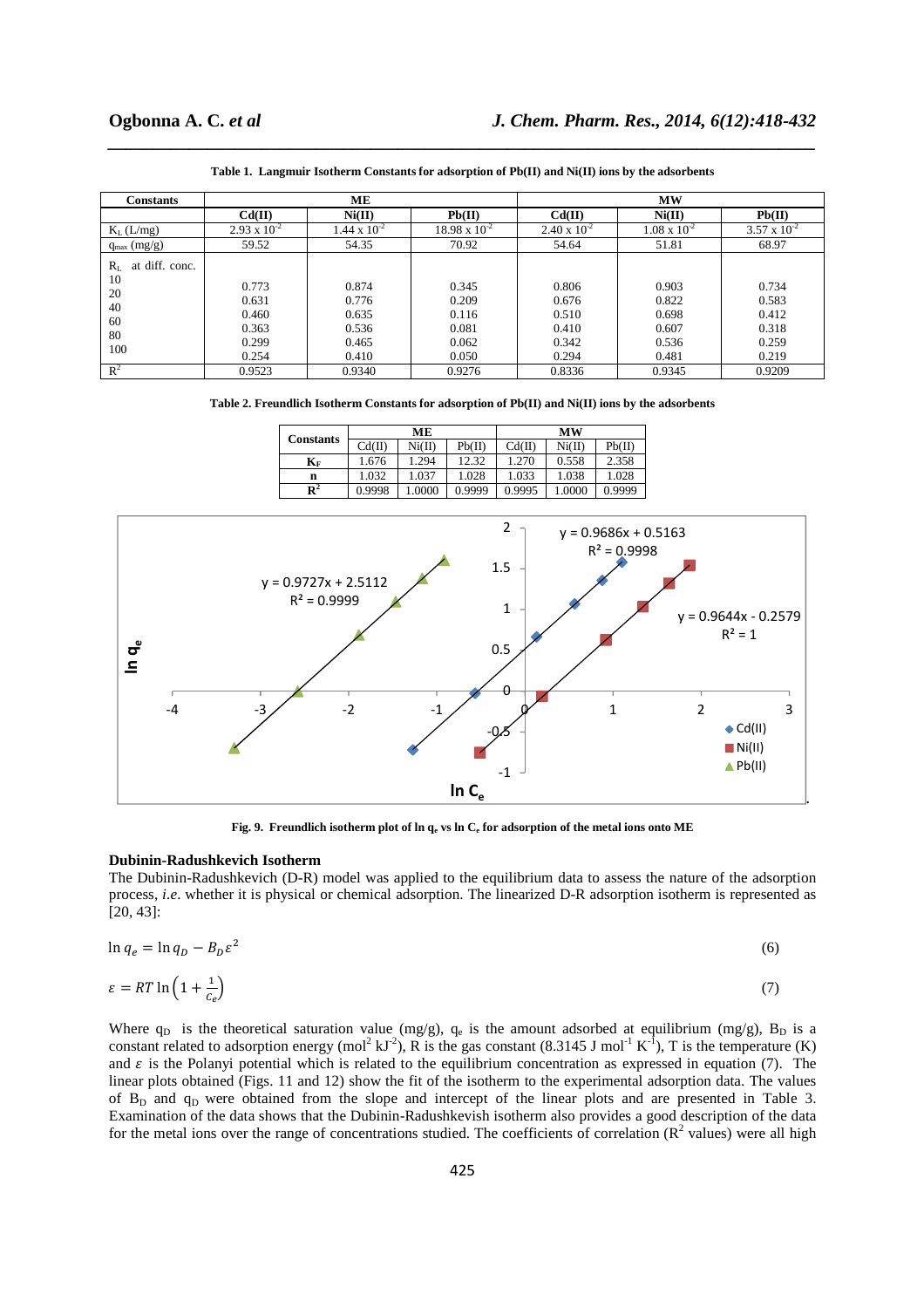

for the three adsorbents indicating that the model to a large extent gave a good interpretation to the experimental adsorption data.

*\_\_\_\_\_\_\_\_\_\_\_\_\_\_\_\_\_\_\_\_\_\_\_\_\_\_\_\_\_\_\_\_\_\_\_\_\_\_\_\_\_\_\_\_\_\_\_\_\_\_\_\_\_\_\_\_\_\_\_\_\_\_\_\_\_\_\_\_\_\_\_\_\_\_\_\_\_\_*

**Fig. 10. Freundlich isotherm plot of ln qe vs ln Ce for adsorption of the metal ions onto the MW** 

The constant  $B_D$  gives an idea of the mean energy, E (kJ mol<sup>-1</sup>) of adsorption per mole of the adsorbate as it is transferred to the surface of the solid from infinite distance in the solution and this energy is usually evaluated from the relation in eqn.(8).

$$
E = \frac{1}{\sqrt{2b}}\tag{8}
$$

Some researchers [43, 44] had reported that when the value of  $E_D$  is below 8 kJ mol<sup>-1</sup>, the adsorption process could be considered as physical adsorption and when it is within the range of  $9-16 \text{ kJ}$  mol<sup>-1</sup>, it is chemical adsorption. From Table 3, it can be observed that the obtained values of mean D-R energy,  $E<sub>D</sub>$  are within the range of 2.178 -4.560 kJ mol<sup>-1</sup>, indicating that physisorption may have played a dominant role in the adsorption of Pb(II), Cd(II) and Ni(II) ions onto the biosorbents.



**Fig. 11. Dubinin-Radushkevich isotherm plot of ln qe vs for adsorption of the metal ions onto ME**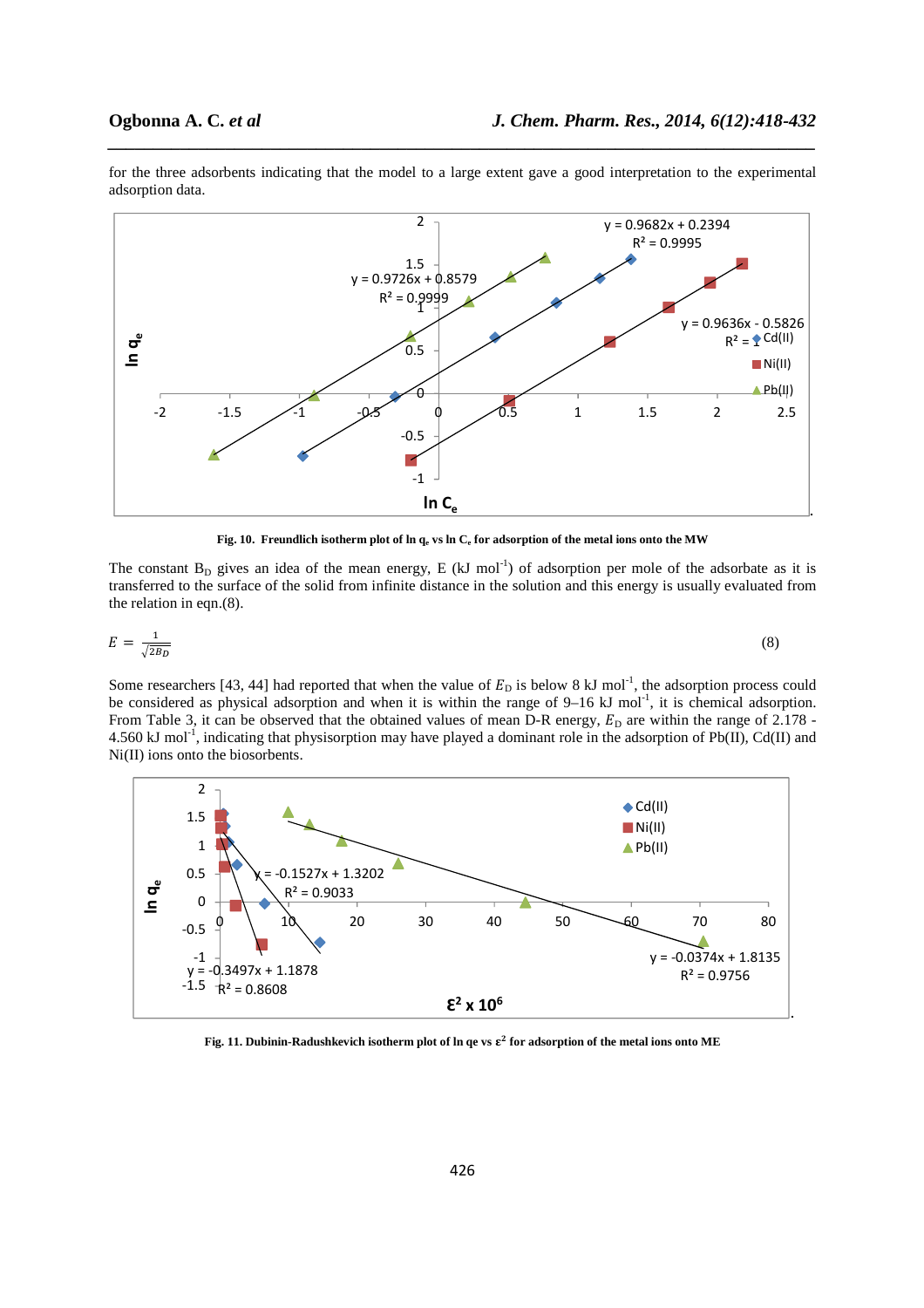

Fig. 12. Dubinin-Radushkevich isotherm plot of  $\ln$  qe vs  $\varepsilon^2$  for adsorption of the metal ions onto MW

## **The equilibrium Temkin Isotherm**

The Temkin isotherm describes the characteristic adsorption potential of the cassava wastes for the metal ions. The derivation of the Temkin isotherm assumes that the fall in the heat of adsorption is linear rather than logarithmic, as implied in the Freundlich equation [22]. The linearized form of the isotherm model is given as [45]:

$$
q_e = \frac{RT}{b_T} \ln k_T + \frac{RT}{b_T} \ln C_e \tag{9}
$$

Where  $q_e$  (mg/g) and  $C_e$  (mg/L) are the amount adsorbed at equilibrium and the equilibrium concentration, respectively. T the absolute temperature in K and R is the universal gas constant, 8.314 J mol−1 K−1. According to Akkaya and Ozer [46], the constant *b* is related to the heat of adsorption. A linear plot of adsorption capacity,  $q_e$  vs In  $C_e$  describes the isotherm for the adsorption of the metal ions (Figures 13 and 14). The Temkin constants  $b_T$  and  $k_T$  were determined from the slope and intercept of the linear plots and are displayed in Table 4. Assessment of the values of coefficient of determination  $(R^2)$  showed that Temkin isotherm is another good model for the description of the adsorption of the metal ions by the adsorbents. Their  $R^2$  values are all high but lower than those of Freundlich and Langmuir isotherm models.

| Constants                   |                       | MЕ                     |                | МW              |                        |                |  |
|-----------------------------|-----------------------|------------------------|----------------|-----------------|------------------------|----------------|--|
|                             | Cd(II)                | Ni(II)                 | Pb(II)         | Cd(II)          | Ni(II)                 | Pb(II)         |  |
| $q_D$ (mg $g^{-1}$          | 3.744                 | 3.280                  | 6.130          | 3.614           | 3.113                  | 3.979          |  |
| $B_D (mol2kJ-2)$            | $.527 \times 10^{-7}$ | $3.497 \times 10^{-7}$ | $3.47X10^{-8}$ | $2.068X10^{-7}$ | 5.217X10 <sup>-1</sup> | $.114X10^{-7}$ |  |
| $E$ (kJ mol <sup>-1</sup> ) | 1.810                 | 1.196                  | 3.790          | 1.555           | 0.979                  | 2.119          |  |
| $\mathbb{R}^2$              | 0.9033                | 0.8608                 | 0.9756         | 0.8994          | 0.8458                 | 0.9172         |  |

**Table 3. Dubinin-Radushkevich Isotherm Constants for adsorption of Pb(II) and Ni(II) ions by the adsorbents** 

|                  | ME     |        |        | <b>MW</b> |        |        |
|------------------|--------|--------|--------|-----------|--------|--------|
| <b>Constants</b> | Cd(II) | Ni(II) | Pb(II) | Cd(II)    | Ni(II) | Pb(II) |
| $\rm K_{T}$      | 3.540  | 1.660  | 26.688 | 2.747     | 1.215  | 4.965  |
| $b_T$ (kJ/mol)   | 1.412  | 1.473  | 1.371  | 1.499     | 1.511  | 1.395  |
| $\mathbb{R}^2$   | 0.9197 | 0.9157 | 0.9185 | 0.9077    | 0.9159 | 0.9186 |

**Table 4. Temkin Isotherm Constants** 

#### **Harkins-Jura Isotherm model**

Harkins-Jura isotherm model mainly describes the multilayer adsorption and the existence of the heterogeneous pore distribution in the surface of adsorbents.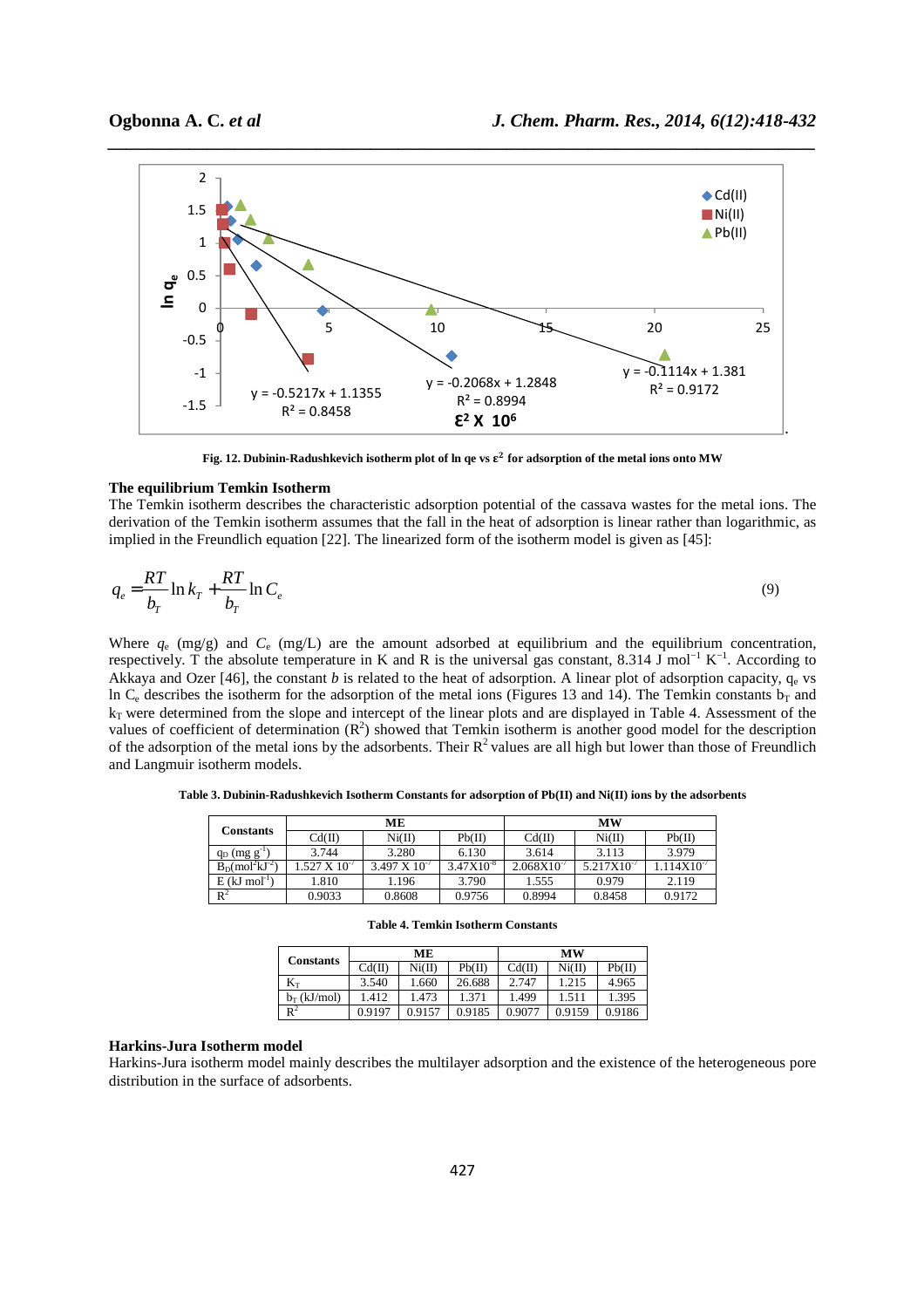

**Fig. 13 Temkin isotherm plot of qe vs ln Ce for adsorption of the metal ions onto ME** 



Fig. 14 Temkin isotherm plot of  $q_e$  vs ln Ce for adsorption of the metal ions onto MW

The Harkins-Jura isotherm equation is usually expressed as [22]:

$$
\left[\frac{1}{q_e^2}\right] = \left[\frac{B_{HJ}}{A_{HJ}}\right] - \left[\frac{1}{A_{HJ}}\right] \log(C_e) \tag{7}
$$

where  $B_{\rm HI}$  and  $A_{\rm HI}$  are the Harkins-Jura constants. Both  $A_{\rm HI}$  and  $B_{\rm HI}$  can be achieved from the slope and the intercept of the linear plots of  $\frac{1}{a^2}$  $\frac{1}{q_e^2}$  versus  $log(C_e)$  respectively. The Harkins-Jura isotherm plots for the Cd (II), Ni(II) and Pb(II) adsorption onto the adsorbents are presented in Figs. 15 and 16 and the relevant isotherm constants are calculated and presented in Table 5. It can be observed from Table 5 that the low  $R^2$  values signify a poor fit of the isotherm model to the experimental adsorption data. This result reveals that the adsorption of the metal ions on both adsorbents did not involve a multilayer adsorption.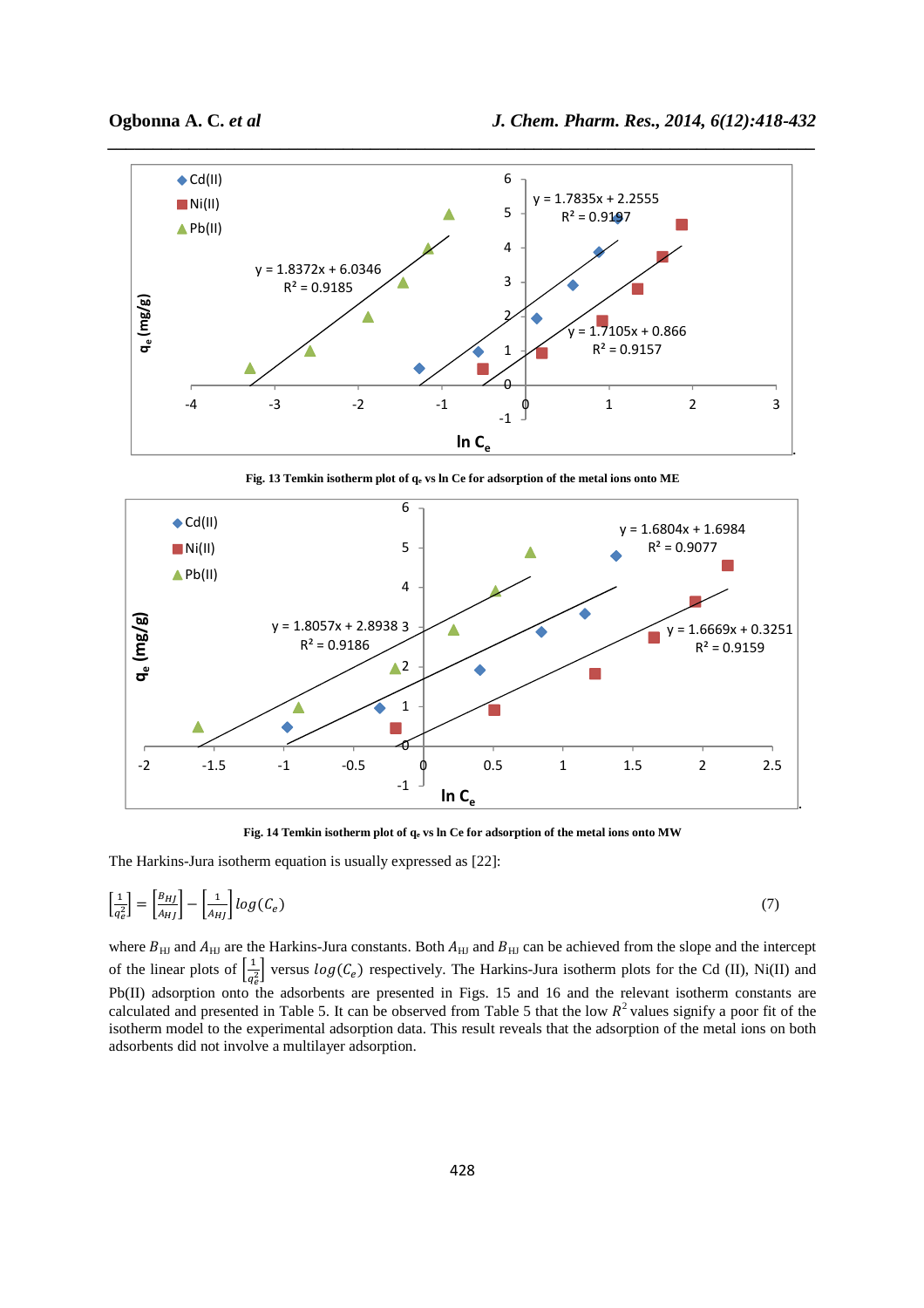

**Fig. 15: Plot of the Harkins-Jura isotherm model for adsorption of the metal ions onto ME** 



**Fig. 16: Plot of the Harkins-Jura isotherm model for adsorption of the metal ions onto MW** 

**TABLE 5. Harkins-Jura Isotherm Constants** 

| <b>Constants</b> | MЕ     |        |        | <b>MW</b> |        |        |
|------------------|--------|--------|--------|-----------|--------|--------|
|                  | Cd(II) | Ni(II) | Pb(II) | Cd(II)    | Ni(II) | Pb(II) |
| A <sub>HJ</sub>  | 0.2728 | 0.2956 | 0.2849 | 0.2695    | 0.2434 | 0.2755 |
| ${\rm B_{HI}}$   | 0.5333 | 0.6709 | 0.5570 | 0.4462    | 0.7930 | 0.1735 |
| $\mathbb{R}^2$   | 0.7725 | 0.6746 | 0.7770 | 0.7606    | 0.7768 | 0.7773 |

# **Halsey Isotherm Model.**

Halsey isotherm model can be used to evaluate the multilayer adsorption system for metal ions adsorption at a relatively large distance from the surface and is expressed as [47]:

$$
ln(q_e) = \left[\left(\frac{1}{n_H}\right)ln(K_H)\right] - \left(\frac{1}{n_H}\right)ln\left(\frac{1}{c_e}\right) \tag{8}
$$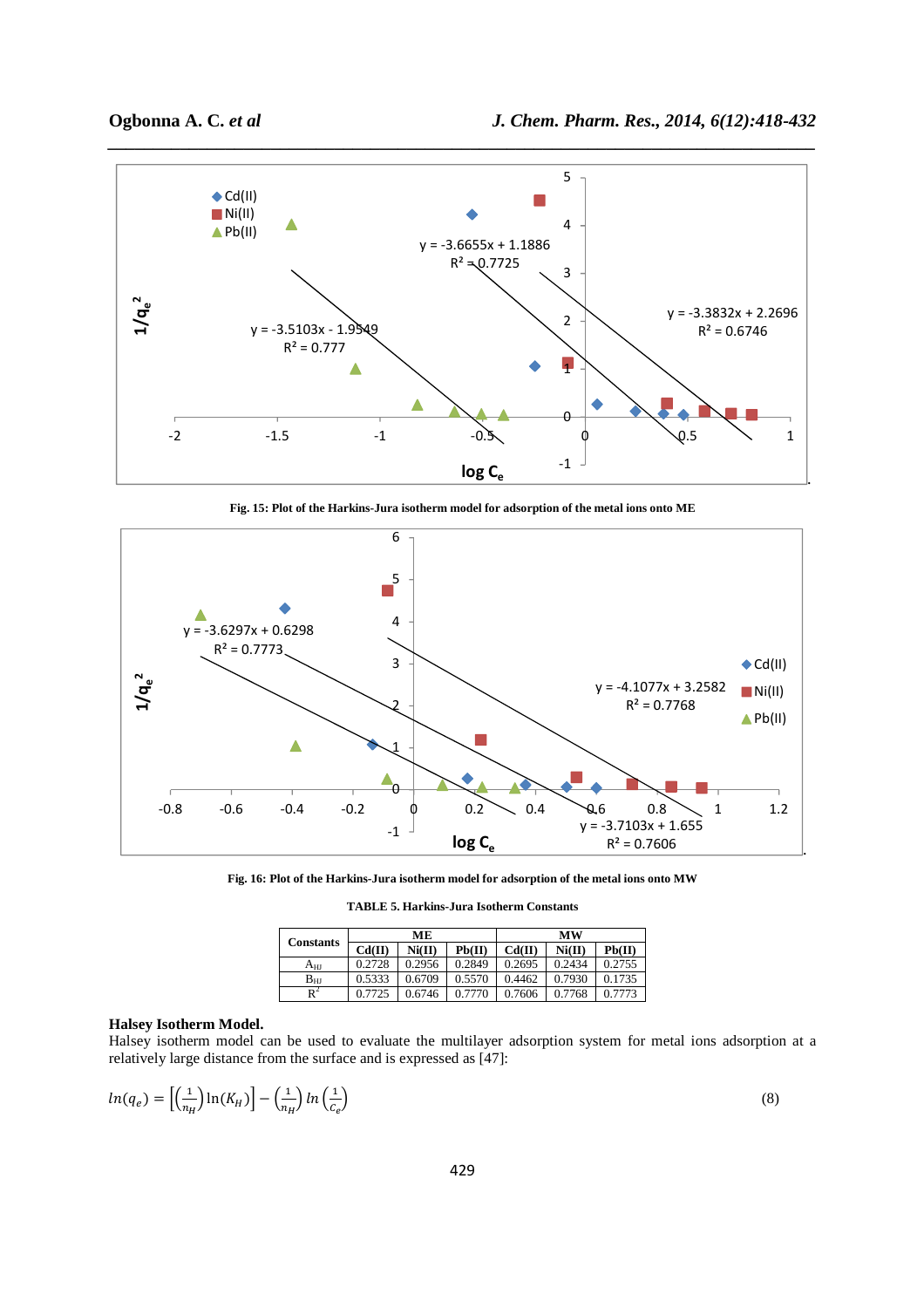Where  $K_H$  and  $n_H$  are the Halsey constants, which can be evaluated from the intercept and slope of the linear plot of  $ln(q_e)$  versus  $ln(\frac{1}{c_e})$ , respectively. The related Halsey isotherm constants and coefficient of determination (R<sup>2</sup> values) were calculated and presented in Table 6. The high  $R^2$  values as observed from Table 6 show an excellent fit of the isotherm for the experimental adsorption data. This finding implies that Cd(II), Ni(II) and Pb(II) adsorption on both ME and MW obeys the Halsey isotherm model (Figs. 17 and 18). Comparison of the values of linear regression coefficient  $(R^2)$  of the examined six isotherm models, revealed that the Freundlich and Halsey isotherm models gave much better fitting than the other four isotherm models (i.e., Langmuir, D-R, Temkin and Harkins-Jura isotherms). Consequently, the adsorption behaviour of these metal ions on both surfaces could be well described using these two isotherm models.

*\_\_\_\_\_\_\_\_\_\_\_\_\_\_\_\_\_\_\_\_\_\_\_\_\_\_\_\_\_\_\_\_\_\_\_\_\_\_\_\_\_\_\_\_\_\_\_\_\_\_\_\_\_\_\_\_\_\_\_\_\_\_\_\_\_\_\_\_\_\_\_\_\_\_\_\_\_\_*



**Fig. 17 Halsey isotherm model for adsorption of the metal ions on ME** 



**Fig. 18 Halsey isotherm model for adsorption of the metal ions on MW**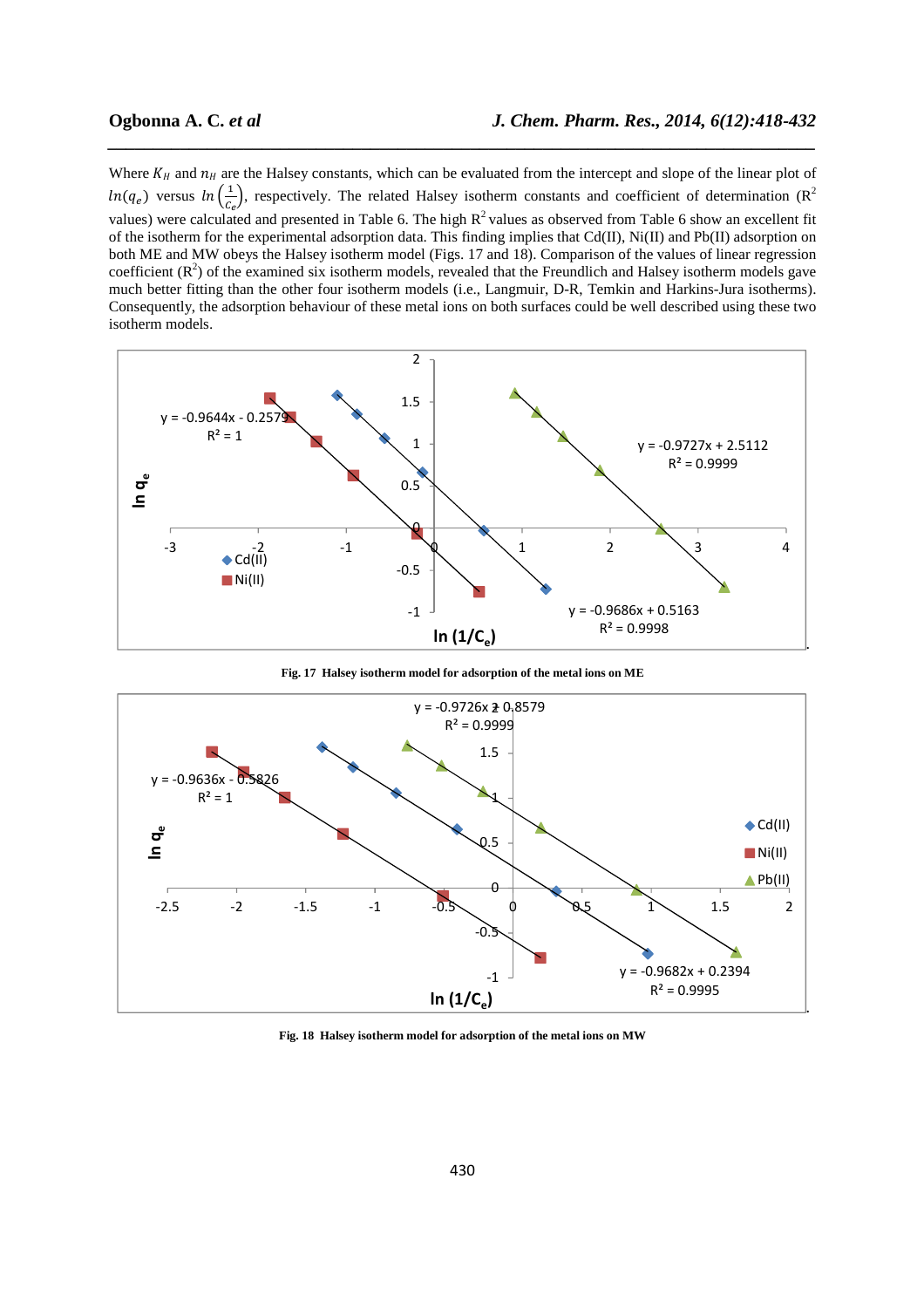| <b>Constants</b> |        | MЕ     |        | MW     |        |        |
|------------------|--------|--------|--------|--------|--------|--------|
|                  | Cd(II) | Ni(II) | Pb(II) | Cd(II) | Ni(II) | Pb(II) |
| $\rm K_H$        | 1.704  | 0.765  | 13.217 | 1.281  | 0.546  | 2.416  |
| $n_{\rm H}$      | 1.032  | 1.037  | 1.028  | 1.033  | 1.038  | 1.028  |
| $\mathbb{R}^2$   | 0.9998 | 1.000  | 0.9999 | 0.9995 | .000   | 0.9999 |

# *\_\_\_\_\_\_\_\_\_\_\_\_\_\_\_\_\_\_\_\_\_\_\_\_\_\_\_\_\_\_\_\_\_\_\_\_\_\_\_\_\_\_\_\_\_\_\_\_\_\_\_\_\_\_\_\_\_\_\_\_\_\_\_\_\_\_\_\_\_\_\_\_\_\_\_\_\_\_* **TABLE 6. Halsey Isotherm Constants**

#### **CONCLUSION**

The present study evaluates the efficiency of agricultural wastes from two different species of cassava viz: *manihot esculenta cranz* (ME) and *manihot walkarae* (MW) in removing Cd(II), Ni(II) and Pb(II) ions from aqueous solutions. Based on the findings of the present study and information obtained from Chemical literature, the following conclusions can be drawn:

1. The adsorbent materials ME and MW are capable of removing Cd(II), Ni(II) and Pb(II) ions from aqueous solutions. The batch adsorption studies were dependent on initial metal ion concentration and pH. The optimum pH for removal of Pb(II) and Ni(II) by both adsorbents occurred at a pH 4.5 while that of Cd(II) at occurred at pH 6.5 on both adsorbents.

2. Among the six isotherm model equations viz. Langmuir, Freundlich, Dubinin-Radushkevich (D-R), Temkin, Harkins-Jura and Halsey applied to the equilibrium adsorption data, the Freundlich and Halsey models provided the best description to the adsorption process based on their high correlation coefficients. The Langmuir model also gave a fairly good interpretation to the adsorption data.

3. The energy values obtained from Dubinin-Radushkevich model were all less than 8.00 kJ mol<sup>-1</sup> suggesting that physisorption may have been the predominant mode of the adsorption process.

4. The obtained results are indication that the wastes from the two species of cassava could be applied as an adsorbent for heavy metal removal from aqueous solutions and could be employed as an effective alternative method for the economic treatment of wastewater.

#### **REFERENCES**

[1] Dada, A.O., Ojediran, J.O, Olalekan, A.P, **(2013)**, *Advances in Physical Chemistry* 2013,1-6.

[2] John, B.D., Prasanna K.Y., and King, P., (**2014)**, *Journ. Chem. Pharm. Res.* 6(10),105-112.

[3] Nordberg, G.F., Herber, R.F.M., Alessio, L., (**1993**), Cadmium in the Human Environment: Toxicity and Carcinogenicity, IARC Scientific Publications.

[4] UK Red List Substances: Environmental Protection (Prescribed Processes and Substances) Regulations, **1991** (SI 1991/472).

[5] US Environmental Protection Agency, (**1999**), Integrated Risk Information System (IRIS) on Cadmium, National Centre for Environmental Assessment, Office of Research and Development, Washington, DC.

[6] Bansal, M., Singh, D., Gara, V.K., Rose, R., **(2009)**, *Intern. J. Environ. Sci. Eng.* 1:2,108-115.

- [7] Meena, A. K., Mishra G. K., Rai, P. K., Rajagopac, C., Nagar, P.N., **(2005)**, *J. Hazard Mat*. 122, 161-170.
- [8] Vieira, R.S., Beppu, M.M., (**2006**), *Water Res*. 40, 1726–1734.

[9] Ning, R. Y., **(2002)**, *Desalination* 143, 45-51.

[10] Van der Bruggen, B., Vandecasteele, C., (2003), *Environ. Pull*. 122, 435-45.

[11] Torrades, F., Pérez, M., Mansilla, H. D., Peral, J **(2003)**, *Chemosphere* 53,1211-20.

[12] Al-Momani, F., Touraud, E., Degorce-Dumas, J. R., Roussy, J., Thomas, O, **(2002)**, *J. Photochem Photobiol A Chem.* 153, 191-7.

- [13] Grégorio, C., **(2005)**, *Prog. Polym. Sci*. 30, 38-70.
- [14] Fu, Y., Viraraghavan, T., **(2001)**, *Bioresource Technol.* 79, 251-62.
- [15] Chu, C.Y., Lo.,S.L., Kuan, W.H **(2003)**, *Water Res*. 37, 4513-23.
- [16] Kinhikar, V. R., **(2012)**, *Research Journal of Chemical Sciences* 2(6), 6-11
- [17] Lo, S., Wang, S., Tsai, M., Lin, L., **(2012)**, *Chemical Engineering Research and Design* 90, 1397-1406.
- [18] Onwu, F. K., Ogah, S.P.I **(2010)**, *Afri. Journ. Biotechnol.* 9(42), 7086-7093.
- [19] Quek, S. Y., Wase, D.A.J., Forster, C.F., **(1998)**, *Water SA* 24(3), 251-256.